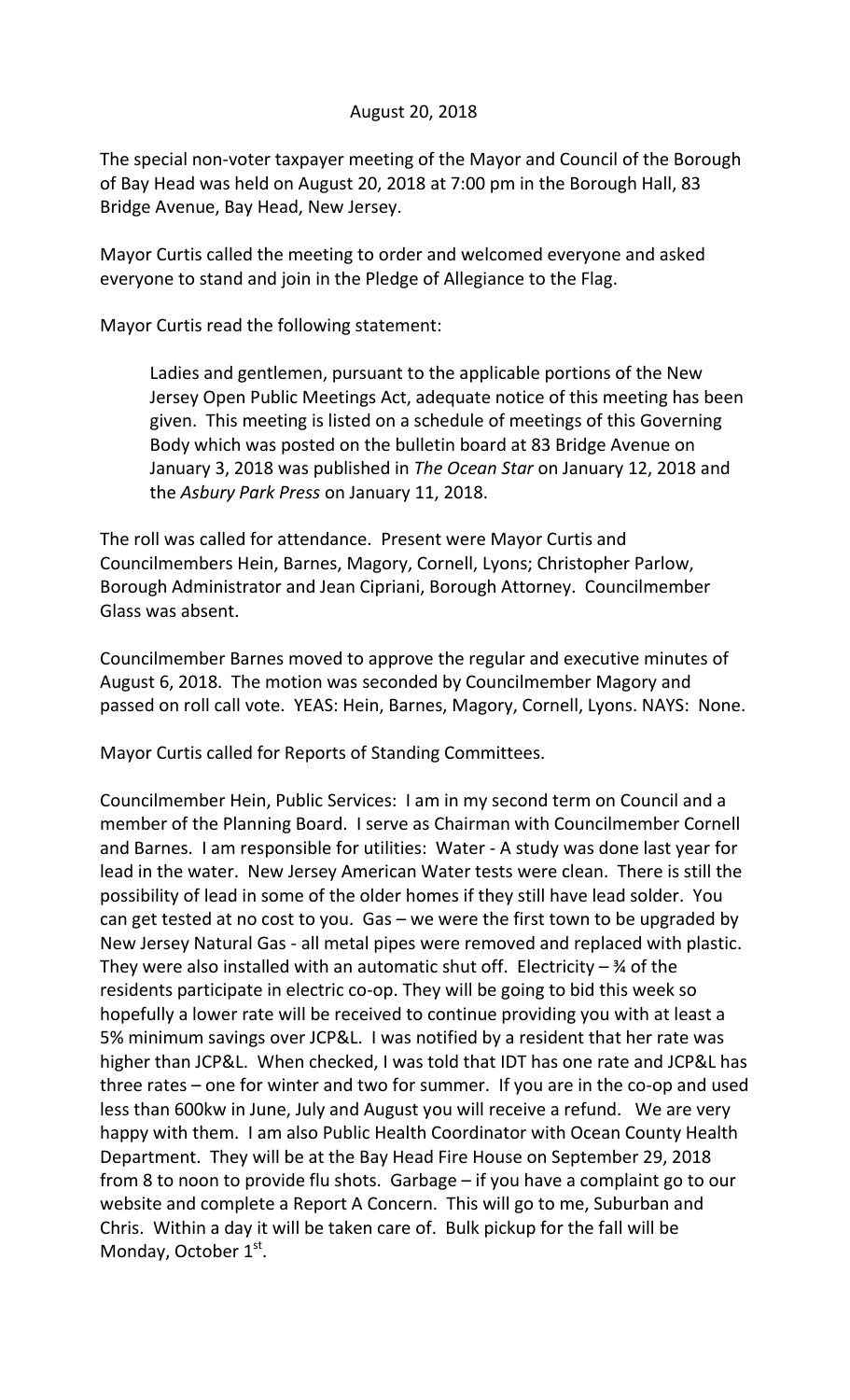Councilmember Barnes, Legal and Planning: I have served on Council since 2009. I Chair the Legal and Planning Committee, working with Jean our Borough Attorney and Councilmember Magory and Lyons. We review any and all matters concerning litigation, review ordinances, update the Code Book, resolve and review personnel issues. I also serve on the Public Services and Public Safety committees. In the last few years, with the Opioid epidemic, I have had speakers come in to update everyone on the awareness of substance abuse and what to look for. There was a mailing recently to remind you of local ordinances. I welcome your questions and comments. My email address is on the website.

Mayor Curtis: Councilmember Glass is not present tonight but is Chairman of Public Safety which covers Police and Fire Department.

I would like to report that there was a burglary last night on Evergreen Drive and two were arrested. Times are changing so lock your doors and your car. Please call if you see anything suspicious. Remember: If You See Something Say Something.

Councilmember Magory, Public Works: I am in my seventh year on Council and Chairman of Public Works. I work with Councilmember Hein and Glass. Our town engineer, John LeCompte, with the firm of Remington and Vernick, works closely with us. We have repaved almost every street since Sandy. This year we have a grant to pave five streets. I also serve on the Legal and Planning and Finance/Technology committees. Public Works is responsible for streets and buildings. This building was quite a project. Larry Gilman is our Public Works Supervisor. The following jobs are now done in house: Grass cutting, sweeping of all streets, weeding of all parks. They also installed river rock on Howe Street, carted 24 loads of recycling to the County in a one month period, clean sewage blockages, built a wall on the west side of Centennial Park and will build another on the east side this fall.

Councilmember Cornell, Parks, Grounds and Recreation: I was named to replace D'Arcy Green and I am running for my first term this November. I work with the Environmental Commission, Beautification Committee and was in charge of the Summer Recreation Program. I am learning as I go. I am also working with Save Barnegat Bay. I would like to introduce Dan Paulus, Chairman of the Environment Commission and ask him to speak on the Crabbing Contest held Saturday.

Dan Paulus: The Environmental Commission meets the 2<sup>nd</sup> Tuesday at 5:30 pm in the Conference Room. I would encourage you to attend. Saturday we held a Kid Crabbing Contest and had over 30 participants who caught 38 crabs. They were measured and returned. We spoke about clean water and catch basins which go to the lake. It was a good time for all. We also had a native plant sale at Art in the Park. We keep up on environmental issues and give our opinion.

Councilmember Lyons, Finance and Technology Committee: I have been a member of Council since 2012. The highlights so far this year, are the budget being prepared early but held up on adoption by the state. My job is to make sure others don't spend a lot of money and spend it wisely. This year the tax rate went up ½ cent the same as last year. Bill Antonides, CFO and I work together with Councilmember Barnes and Magory to keep your taxes low. This building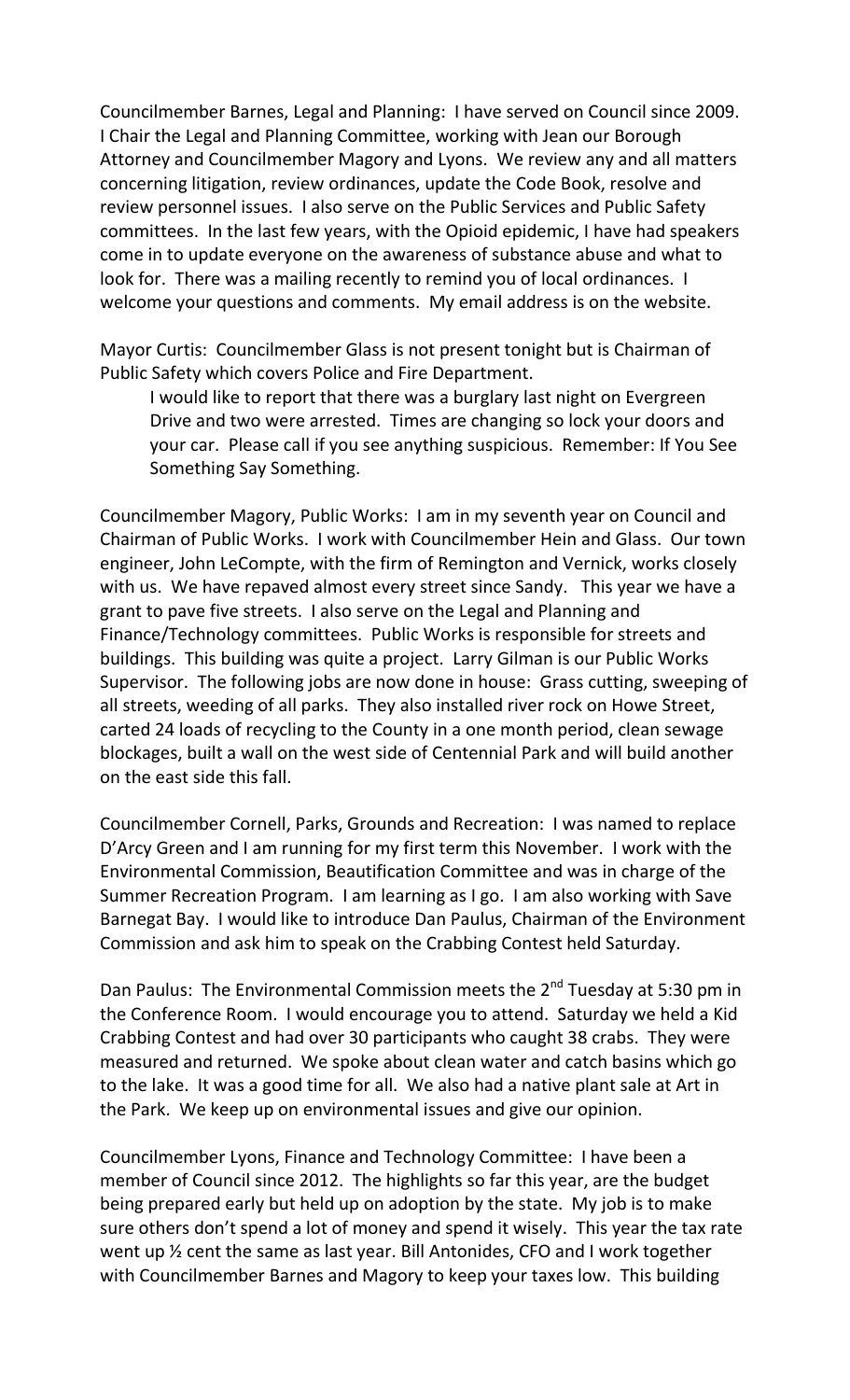cost 3 million and 2/3 of that loan has been paid. We have until 2024 to pay the final 1/3 but hope to pay it off early. You can now pay your tax and sewer payment on line. The website has been revamped and we are trying to increase the amount of information available and make it user friendly for you.

Councilmember Hein: I would like to mention that we now also have on the website "Report a Concern". You can use your phone, upload a picture and the concern will go directly to the department responsible plus a councilmember and the Borough Administrator. The flood map can also be found on the website.

Councilmember Lyons introduced William Antonides, CFO who gave overview of the Borough's finance.

Mr. Antonides: The taxes you pay Bay Head also cover the school and county. \$.26 of every dollar collected goes to the Borough this covers: police, public works, fire, insurance, trash collection, utilities, road maintenance and recycling. \$.50 cents collected goes to Ocean County and the other \$.24 goes to the Bay Head Board of Education. There is a slight increase for 2018 of 5/10 of a cent (2.36%) and an overall rate increased by 2.7 cents. The school went up 6/10 of a cent (2.94%) and the county went up 1 and 6/10 cents (4.02%).

The 2018 Budget for operating decreased \$14,320 from 2017. The biggest decreases were police and public works salaries due to retirements. The biggest increase is due to garbage increase, health and pension. We have borrowed \$700,000.00 from ourselves at 0% interest. Bay Head doesn't need to hire a full time qualified individual because we share services for CFO, Tax Collector and Information Technology.

Christopher Parlow, Borough Administrator: I was hired December 2017 and I handle the day to day operations. I work with the Mayor and Council, attend committee meetings and work with the supervisors. I am also the CRS Coordinator. I am working on updates to the Hazard Mitigation Plan. I handle grant application. I am working on the personnel policy and RFP's to hire professionals for next year. I sit on the Planning Board. I meet with residents in town. I draft ordinances and work with technology updates to the website. Please start using the website. It is a way to stay current with what is going on in the town. We have a direct link to the DEP website which has their schedule for beach renourishment. Their schedule is to be in Bay Head around Christmas. I am part-time working four days a week – please call.

Ms. Cipriani, Borough Attorney: I have been Borough Attorney for eight years. I work with the Mayor, Chris and Jennifer, providing legal advice as needed. I defend the Borough if there is any litigation. I also review and draft ordinances.

Mayor Curtis thanked Ms. Applegate for all she does.

Mayor Curtis called for Clerk's Correspondence, there was none.

Mayor Curtis called for Resolutions.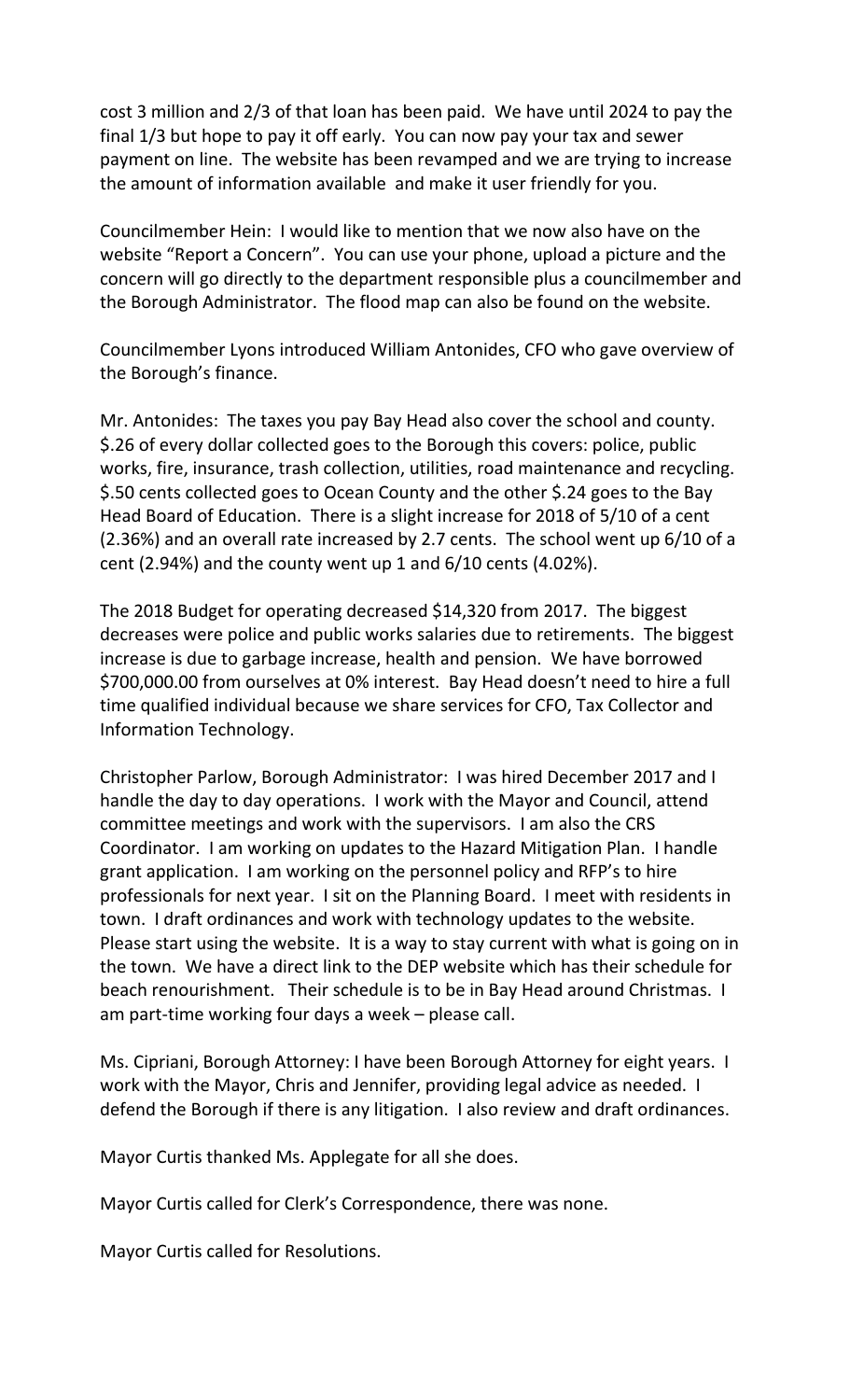Councilmember Hein offered Resolution 2018-118 authorizing the immediate execution of an Electric Supplier Agreement after the auction conducted by the Lead Agency of the Electricity Aggregation Cooperative, proved a minimum of five (5%) Percent savings is achieved.

Councilmember Hein offered Resolution 2018-119 authorizing the refund of a 2018 Building Permit Fee.

Councilmember Hein offered Resolution 2018-120 appointing Part-Time Code Enforcement Official.

Councilmember Lyons offered Resolution 2018-121 amending Resolution 2017- 121 providing for Salaries and Compensation of Borough Officials and Employees for 2018.

Councilmember Cornell moved the above resolutions be adopted. The motion was seconded by Councilmember Magory and passed on roll call vote: YEAS: Hein, Barnes, Magory, Cornell, Lyons. NAYS: None. A copy of each resolution is attached to these minutes.

Mayor Curtis called for Ordinance, First Reading:

Councilmember Hein offered Ordinance 2018-14 entitled:

AN ORDINANCE OF THE BOROUGH OF BAY HEAD, COUNTYOF OCEAN, STATE OF NEW JERSEY AMENDING AND SUPPLEMENTING THE MUNICIPAL CODE OF THE BOROUGH OF BAY HEAD, SO AS TO AMEND CHAPTER 163, ENTITLED, "NOISE"

Councilmember Hein moved this ordinance on first reading, which motion was seconded by Councilmember Cornell.

Councilmember Hein: This ordinance will not allow work on Saturday or Sunday year round and if there is a violation it will go to the homeowner.

Councilmember Magory: In reading it, I don't see that the homeowner is responsible.

Councilmember Barnes: There is no reference that the liability goes to the homeowner. This ordinance bans any kind of construction work on Saturday and Sunday year round. If you don't live here full time you can't oversee construction on your property.

Ms. Cipriani: Section 1. (a) Property owners may allow the conducting of commercial activities on their properties etc. – this places it on the property owner.

Councilmember Magory: I would suggest the language be clear. The term commercial activity includes all retail, banking, and bakery – in my mind that term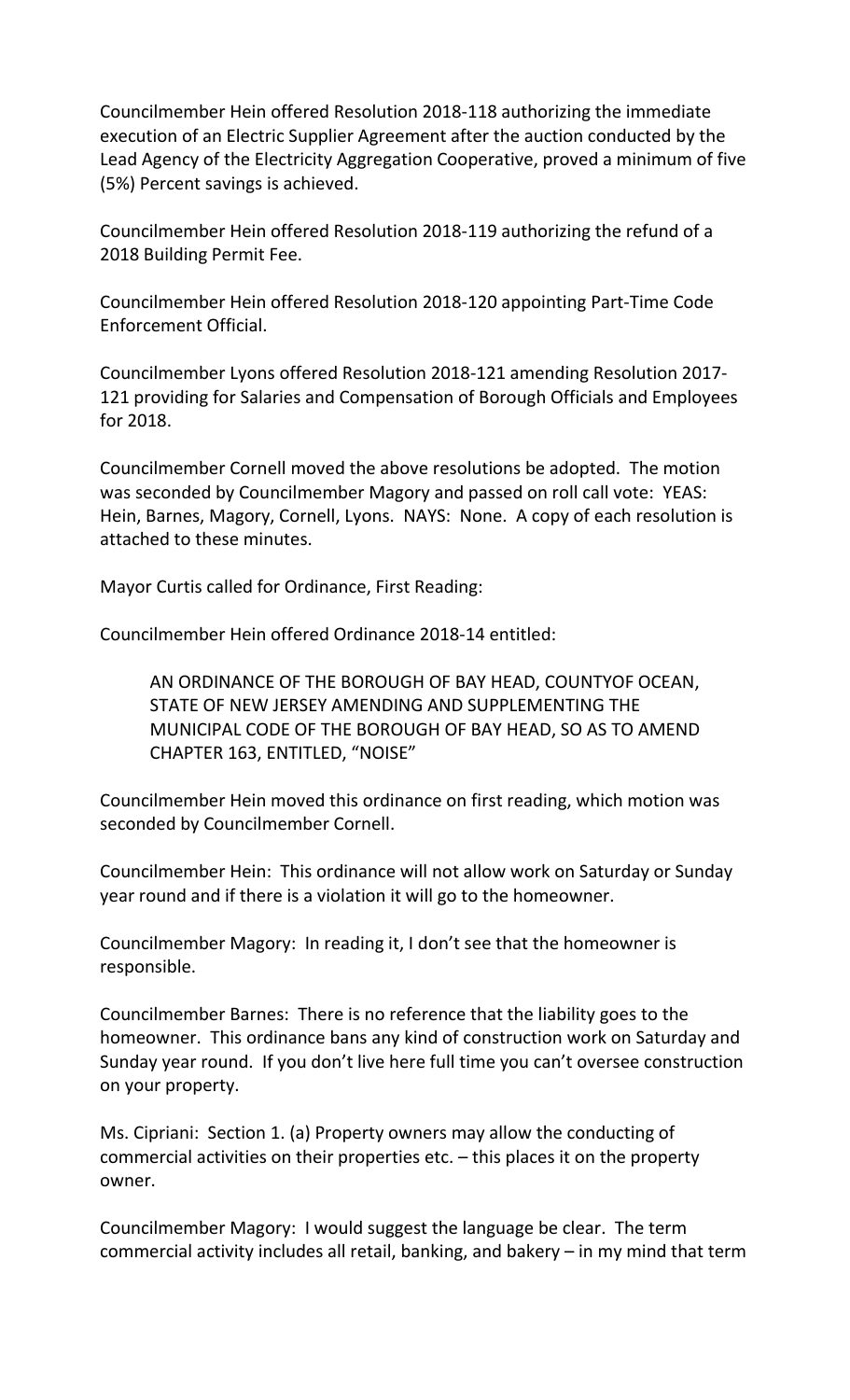should be removed and replaced with construction. Landscapers should also be added.

Councilmember Hein: I move, to amend the language to read as stated by Ms. Cipriani. The motion was seconded by Councilmember Magory and passed on roll call vote: YEAS: Hein, Magory, Cornell, Lyons. NAYS: Barnes. A copy of this ordinance, as amended, is attached to these minutes.

This ordinance is scheduled for second reading and public hearing on Monday, September 17, 2018 at 7 pm.

Mayor Curtis called for Unfinished Business. There was none.

Mayor Curtis called for New Business. There was none.

Mayor Curtis opened the meeting to the public.

Sam Wilson, 825 Main Avenue read a statement to the Mayor and Council concerning Historic Preservation and establishing a Preservation Board. I would like to see a Public Referendum on this.

Mayor Curtis: We tried years ago. A presentation was made and then it just died. I hope Council will take it up again. Somehow it seems it is easier to tear the older homes down. I will set a committee to look into it.

Brick Wenzel, Lavallette: Congratulations on your new building. I am here about a very exciting program. We are working to establish a United States Seafood Gleaning Program and the pilot project will start in Monmouth and Ocean County. New Jersey commercial fishermen seek to reduce hunger by participating in this new program. The USSGP will utilize discarded and wasted seafood by "gleaning" (To gather after the harvest) in order to provide a much needed year-round source of protein to food banks, pantries and soup kitchens. I would like you to consider adopting a resolution of support at your next meeting.

Virginia Dughi, 56 Johnson Street: Lake Avenue and Johnson Street is a very busy corner and I have watched some very close calls with pedestrians and bikers. Would it be possible to place strips at the crossing? There is a stop sign at the corner of Johnson and Lake but it is not adequate.

Councilmember Hein: Are you requesting the crossing of Lake Avenue at Johnson?

Ms. Dughi: Yes.

Mr. Madrid, 37 Egbert Street: I had access to the bay prior to Sandy. There was a private access but it has now been closed off. There are no crabbing signs at the street end of Johnson Street.

Mayor Curtis: I will talk to our Public Works Department. We have signs posted at most street ends. I do have your note on my desk and I will talk to them.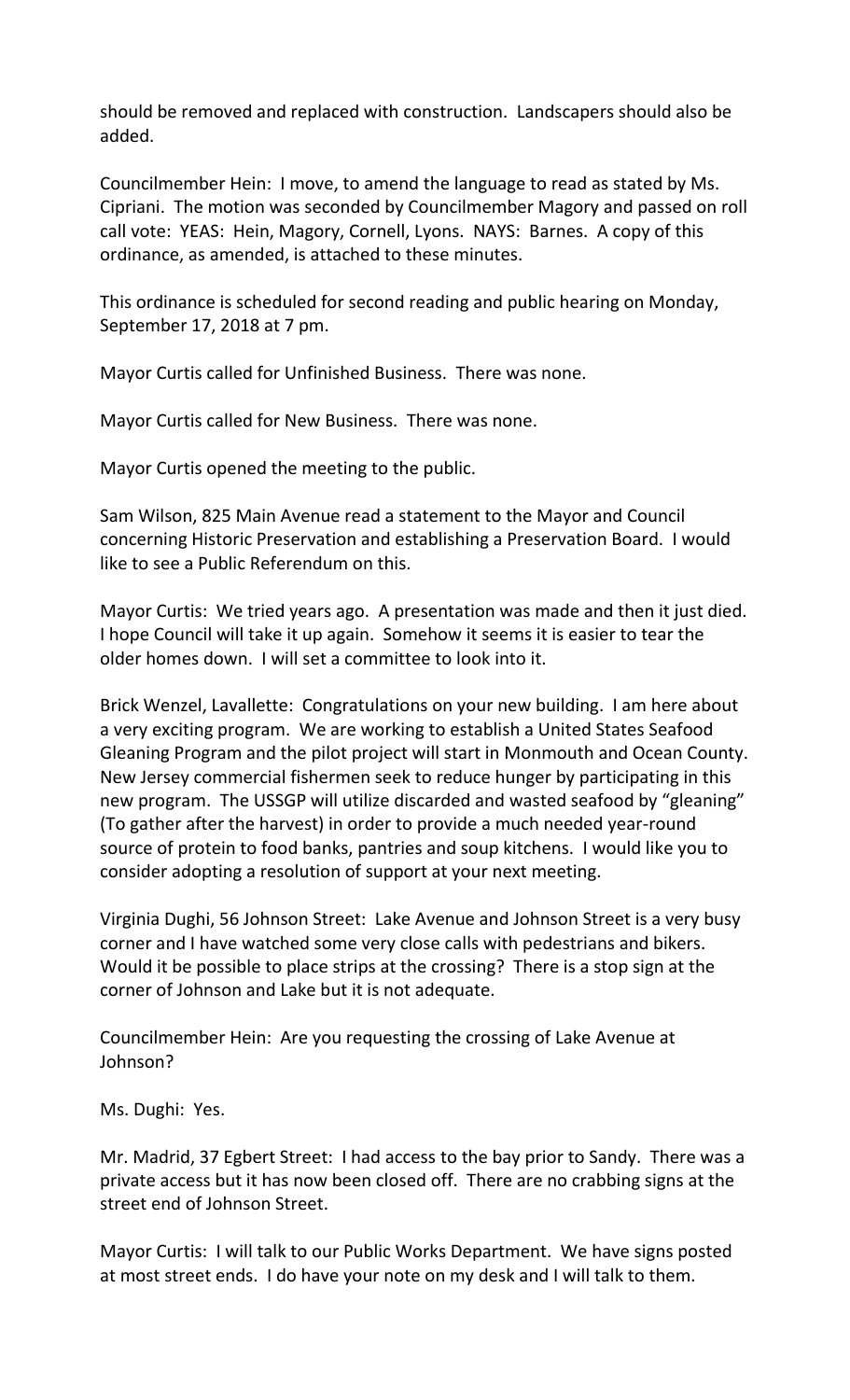Paul Ames, 46 Osborne Avenue: I received a letter from the town Code Enforcement concerning my garbage cans visible from the street. When we leave they are in order – they are not left that way – and since we aren't here I am not sure how that happens. I would just like to call your attention to that issue. As to the Historic nature of the town – what do other towns do? A number of homes are on the National Historical Registry. The Dutch colonials are as important to saving as are the large shingle homes.

Joe De Amicus, 1614 Bay Avenue: Traffic safety – an accident is waiting to happen at the corner of Mount and Lake where the bikers coming over the bridge. How do you protect that – just a question?

Councilmember Hein: We have looked into speed bumps, a post in the middle so they will have to slow down. I have talked to the Police but it seems every great idea has a significant problem.

Mayor Curtis: I blame the parents. Children leave home without helmets – I see parents riding with their children without their helmets. Our Police Department has helmets to give away. Bike lights are also available.

Mr. De Amicus: There is a pine tree at the NE corner of Bay and Bridge blocking a sign – I recommend the site triangle be enforced.

Councilmember Hein: Bridge and Bay are county roads – I know about the sign. Prior to Sandy there was to be a huge redesign of that intersection.

Mr. De Amicus: Is there an ordinance about storing cars on the street? It is currently registered it just doesn't move.

Councilmember Hein: If it is registered it is ok to be on the street. If you see something you can go to Report a Concern and it will be looked into. We just hired a new Code Enforcement Official and he will look into those concerns.

John Dughi, 56 Johnson Street: I would like to thank all of you – you do a great job.

Mayor Curtis: I am very proud of this meeting and this Council; they have the best interest of the town at heart. I am proud to serve this town, we have a great attorney, great employees, great police department and volunteer fire department but best of all we have the best citizens. I am very encouraged you came out tonight and I thank you.

There being no further comments Councilmember Lyons moved to approve the vouchers for payment. The motion was seconded by Councilmember Magory and passed on roll call vote. YEAS: Hein, Barnes, Magory, Cornell, Lyons. NAYS: None. A list of vouchers is attached to these minutes.